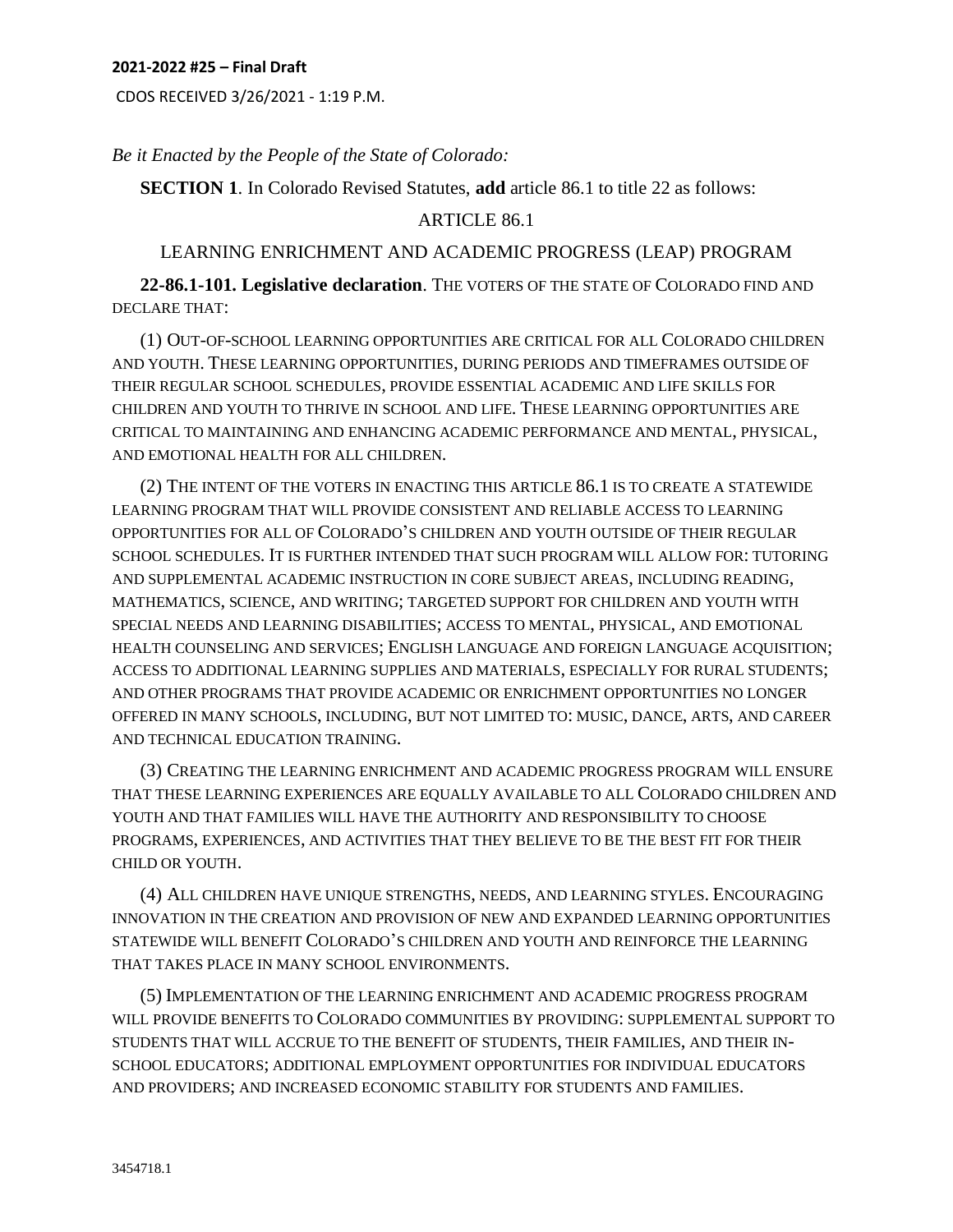(6) PROVIDING ADDITIONAL MONEY TO THE STATE PUBLIC SCHOOL FUND ENSURES THAT THE ONGOING FINANCIAL COSTS OF THE LEARNING ENRICHMENT AND ACADEMIC PROGRESS PROGRAM HAS MINIMAL FINANCIAL IMPACT ON THE STATE GENERAL FUND.

(7) BY APPLYING A STATE SALES TAX TO RETAIL MARIJUANA AND TRANSFERRING A PORTION OF REVENUES EARNED ON COLORADO'S SCHOOL TRUST LANDS TO THE STATE PUBLIC SCHOOL FUND, THE STATE WILL BE ABLE TO FUND THE LEARNING ENRICHMENT AND ACADEMIC PROGRESS PROGRAM FOR COLORADO CHILDREN AND YOUTH.

**22-86.1-102. Definitions**. AS USED IN THIS ARTICLE 86.1, UNLESS THE CONTEXT OTHERWISE REQUIRES:

(1) "AUTHORITY" MEANS THE COLORADO LEARNING AUTHORITY CREATED BY SECTION 22- 86.1-103.

(2) "BOARD" MEANS THE COLORADO LEARNING AUTHORITY BOARD OF DIRECTORS CREATED BY SECTION 22-86.1-105.

(3) "ELIGIBLE CHILD OR YOUTH" MEANS A CHILD OR YOUTH WHO IS FIVE YEARS OF AGE OR OLDER IN A QUALIFYING YEAR BUT WHO IS UNDER EIGHTEEN YEARS OF AGE AND WHO RESIDES IN COLORADO AND IS, OR WILL BE, ELIGIBLE FOR ADMISSION TO PUBLIC SCHOOL WITHIN THE STATE.

(4) "LEARNING ENRICHMENT AND ACADEMIC PROGRESS PROGRAM" OR "LEAP PROGRAM" OR "PROGRAM" MEANS THE LEARNING PROGRAM CREATED IN THIS ARTICLE 86.1.

(5) "LEARNING OPPORTUNITIES FUND" OR "FUND" MEANS THE LEARNING ENRICHMENT AND ACADEMIC PROGRESS FUND CREATED BY SECTION 22-86.1-106.

(6) "LOCAL EDUCATION PROVIDER" MEANS A SCHOOL DISTRICT, A BOARD OF COOPERATIVE SERVICES, A DISTRICT CHARTER SCHOOL, OR AN INSTITUTE CHARTER SCHOOL.

(7)(a) "OUT-OF-SCHOOL LEARNING OPPORTUNITY" OR "LEARNING OPPORTUNITY" MEANS A PROGRAM, SERVICE, SYSTEM, ACTIVITY, MATERIALS, OR OTHER PURSUIT OR PURCHASE THAT PROVIDES SUPPLEMENTAL EDUCATIONAL OR DEVELOPMENTAL SUPPORT TO ELIGIBLE CHILDREN OR YOUTH OUTSIDE OF NORMAL SCHOOL OPERATIONS.

(b) "LEARNING OPPORTUNITY" INCLUDES, BUT IS NOT LIMITED TO: TUTORING AND SUPPLEMENTAL ACADEMIC INSTRUCTION IN CORE SUBJECT AREAS, INCLUDING READING, MATHEMATICS, SCIENCE, AND WRITING; TARGETED SUPPORT FOR CHILDREN AND YOUTH WITH SPECIAL NEEDS AND LEARNING DISABILITIES; ENGLISH LANGUAGE AND FOREIGN LANGUAGE ACQUISITION; CAREER AND TECHNICAL EDUCATION TRAINING; OTHER PROGRAMS THAT PROVIDE ACADEMIC OR ENRICHMENT OPPORTUNITIES; AND REASONABLE AND NECESSARY MATERIALS AND SUPPLIES TO COMPLETE OR PARTICIPATE IN A LEARNING OPPORTUNITY.

(c) "LEARNING OPPORTUNITY" ALSO INCLUDES EMOTIONAL AND PHYSICAL THERAPY, MENTAL HEALTH SERVICES, SOCIAL EMOTIONAL LEARNING, MENTORING, AND OTHER SERVICES THAT SUPPORT STUDENTS IN THEIR PURSUIT OF A HOLISTIC AND MEANINGFUL EDUCATION.

(d) "LEARNING OPPORTUNITY" DOES NOT INCLUDE IN-SCHOOL INSTRUCTION, SERVICES, MATERIALS, CURRICULA, OR PROGRAMS PROVIDED AS PART OF A NORMAL COURSE OF STUDY CONDUCTED IN ACCORDANCE WITH A STUDENT'S COMPULSORY ATTENDANCE REQUIREMENTS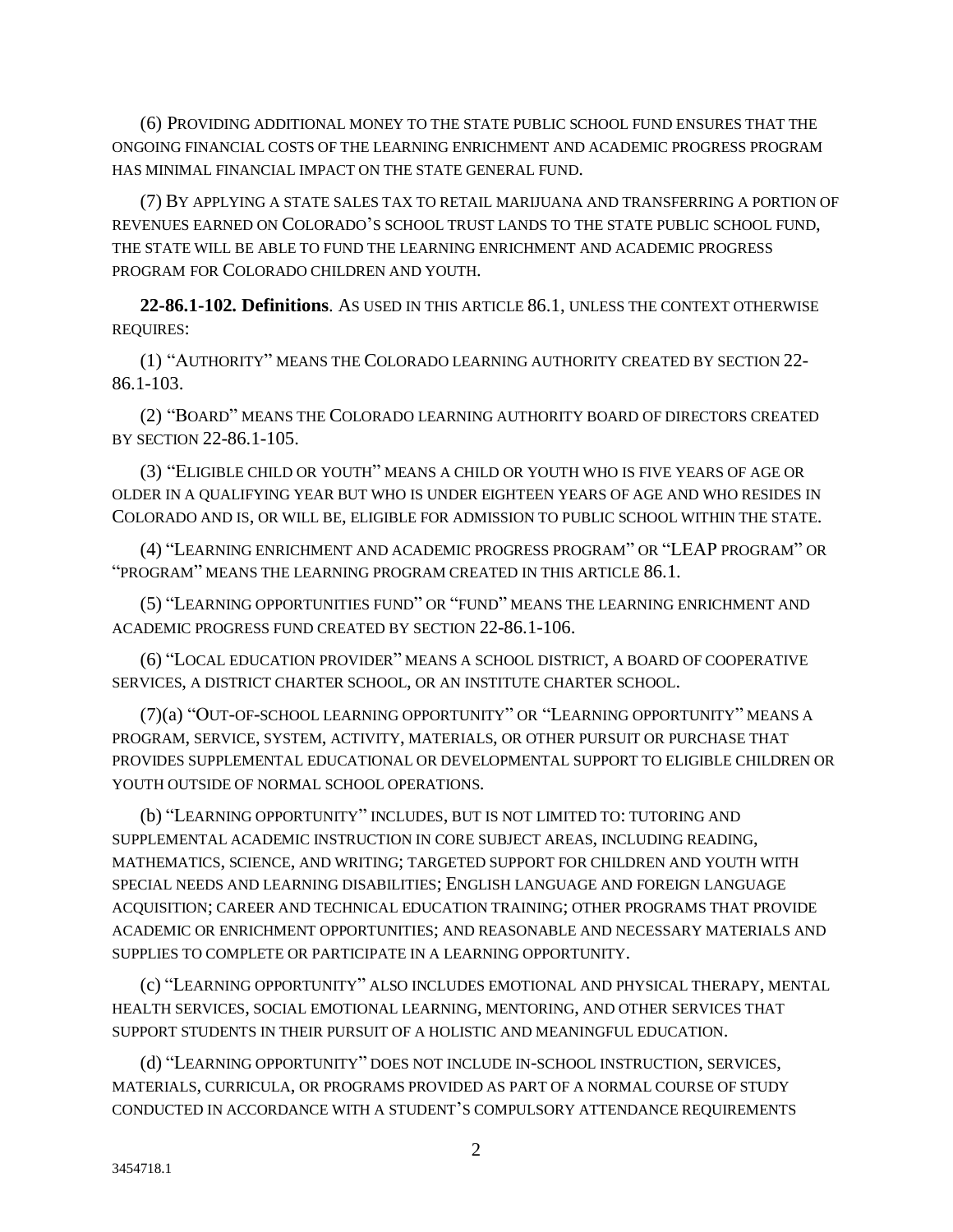UNDER SECTION 22-33-104. "LEARNING OPPORTUNITY" DOES NOT INCLUDE CREDIT RECOVERY PROGRAMS REGARDLESS OF THE TIME OF DAY OR DAY OF THE WEEK THEY ARE OFFERED. "LEARNING OPPORTUNITY" DOES NOT INCLUDE PAYMENT OF SCHOOL TUITION.

(8) "PARENT" MEANS A PARENT OR LEGAL GUARDIAN OF AN ELIGIBLE CHILD OR YOUTH OR AN INDIVIDUAL WHO STANDS IN LOCO PARENTIS OF AN ELIGIBLE CHILD OR YOUTH.

**22-86.1-103. The learning enrichment and academic progress program and authority establishment - purposes - powers.** (1) THERE IS HEREBY ESTABLISHED AN INDEPENDENT AGENCY WITHIN THE DEPARTMENT OF EDUCATION, THE COLORADO LEARNING AUTHORITY. THE AUTHORITY SHALL EXERCISE ITS POWERS AND PERFORM ITS DUTIES AND FUNCTIONS AS IF IT WERE TRANSFERRED TO THE DEPARTMENT BY A **TYPE 1** TRANSFER UNDER THE PROVISIONS OF THE "ADMINISTRATIVE ORGANIZATION ACT OF 1968," ARTICLE OF TITLE 24. IN ADDITION TO ANY OTHER STATUTORY POWERS, DUTIES, AND FUNCTIONS OF THE AUTHORITY, THE AUTHORITY MAY PERFORM ALL BUDGETING, PURCHASING, PLANNING, AND RELATED MANAGEMENT FUNCTIONS INDEPENDENTLY OF THE DEPARTMENT, THE STATE BOARD OF EDUCATION, AND THE COMMISSIONER OF EDUCATION.

(2) THERE IS HEREBY CREATED THE LEARNING ENRICHMENT AND ACADEMIC PROGRESS PROGRAM FOR THE DISTRIBUTION OF FINANCIAL AID ON BEHALF OF ELIGIBLE CHILDREN OR YOUTH IN COLORADO TO BE USED FOR LEARNING OPPORTUNITIES.

(3) THE AUTHORITY SHALL:

(a) SEEK TO INCREASE ACCESS TO LEARNING OPPORTUNITIES FOR EVERY ELIGIBLE CHILD OR YOUTH, ENSURE A BROAD DIVERSITY OF LEARNING OPPORTUNITIES AND PROVIDERS, AND HELP PARENTS CHOOSE RESOURCES FOR THEIR CHILD OR YOUTH.

(b) CREATE AND DEVELOP CRITERIA FOR THE PROVISION AND SELECTION OF LEARNING OPPORTUNITIES FOR DISTRIBUTION OF FUNDS, CONSISTENT WITH AND IN FURTHERANCE OF THE GOALS AND PURPOSES STATED IN SECTION 22-86.1-101, TO BE PROVIDED WITHIN THE STATE OF COLORADO FOR ELIGIBLE CHILDREN OR YOUTH. AN ALLOWABLE USE OF FINANCIAL AID INCLUDES REASONABLE EXPENSES FOR TRANSPORTATION OF AN ELIGIBLE CHILD OR YOUTH TO AND FROM LEARNING OPPORTUNITIES. IT IS THE INTENT OF THE PEOPLE THAT THE FINANCIAL AID DISTRIBUTED WILL BE NEW DOLLARS TO SPEND ON NEW SERVICES AND MUST NOT SUPPLANT EXISTING PUBLIC OR CHARITABLE FUNDING FOR PROGRAMS AVAILABLE TO ELIGIBLE CHILDREN OR YOUTH.

(c) CREATE AND DEVELOP CRITERIA FOR PUBLICATION, SOLICITATION, RECEIPT, AND EVALUATION OF APPLICATIONS FROM POTENTIAL PROVIDERS OF LEARNING OPPORTUNITIES UNDER THE PROGRAM. SUCH CRITERIA MUST MAXIMIZE THE NUMBER AND DIVERSITY OF PROVIDERS THAT PARENTS AND ELIGIBLE CHILDREN OR YOUTH CAN CHOOSE, MUST ENABLE PARENTS TO EVALUATE THE PROVIDER ONCE SERVICES HAVE BEEN RECEIVED, AND MUST ALSO ENSURE THAT SMALL COMMUNITY-BASED PROVIDERS ARE ELIGIBLE AND ABLE TO PARTICIPATE IN THE PROGRAM.

(d) CREATE AND DEVELOP CRITERIA TO CERTIFY PROVIDERS OF LEARNING OPPORTUNITIES UNDER THE PROGRAM. IN THE INTEREST OF FACILITATING ACADEMIC INTERVENTIONS FOR STUDENTS WHO ARE BEHIND THEIR GRADE LEVEL, THE AUTHORITY SHALL PRE-CERTIFY LOCAL SCHOOL DISTRICTS, BOARDS OF COOPERATIVE SERVICES, AND OTHER LOCAL EDUCATION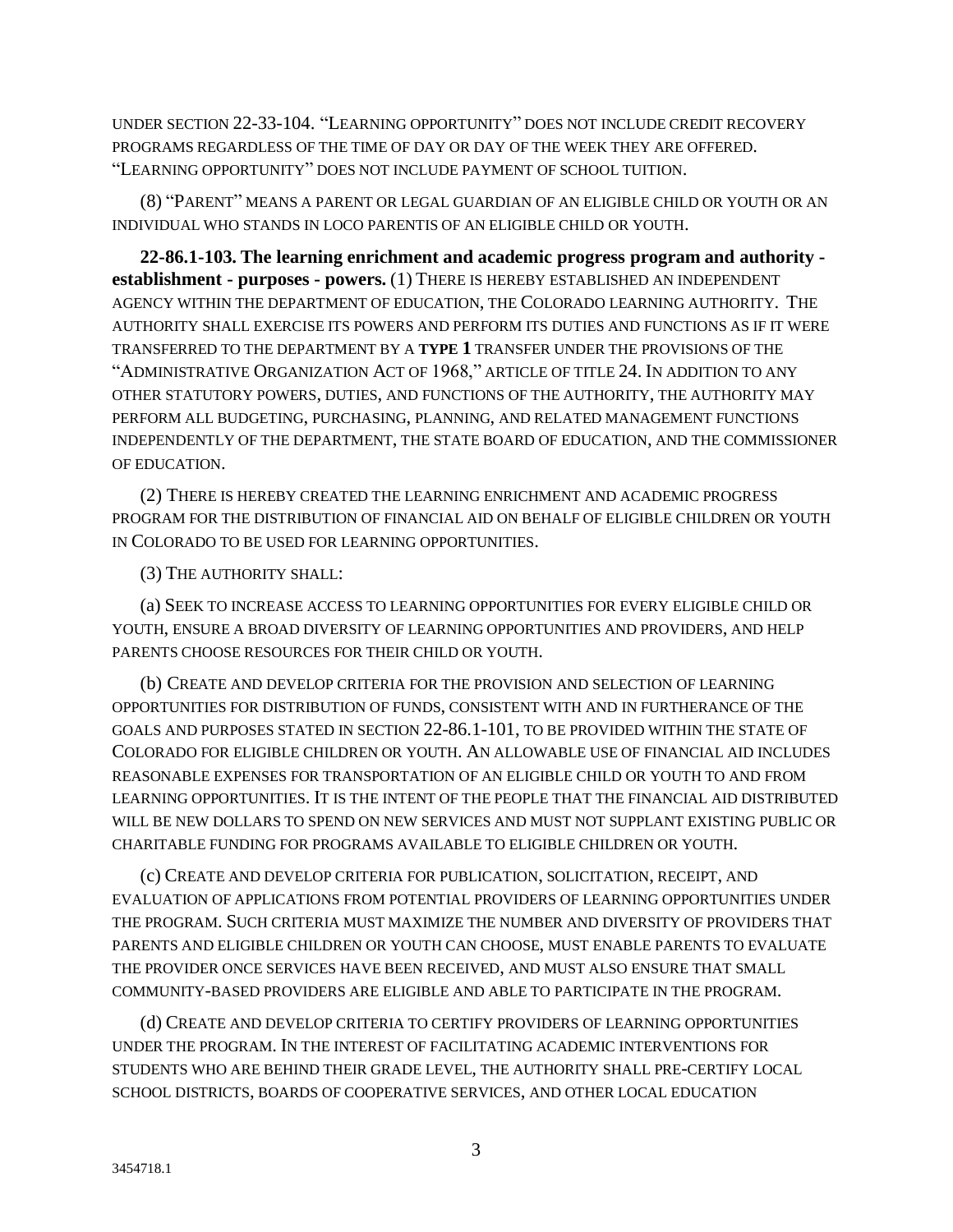PROVIDERS AND CREATE A PROCESS TO ENSURE PRIORITY APPROVAL OF EDUCATORS AS QUALIFIED PROVIDERS. THE AUTHORITY IS NOT ELIGIBLE FOR CERTIFICATION AS A PROVIDER. MINIMUM REQUIREMENTS TO BE AN ELIGIBLE PROVIDER MUST INCLUDE BEING AUTHORIZED TO DO BUSINESS IN COLORADO AND CARRYING SUFFICIENT LIABILITY INSURANCE AS DETERMINED BY THE AUTHORITY. THE AUTHORITY MAY PROVIDE REASONABLE SUPPORT TO PROVIDERS TO ENSURE A BROAD REPRESENTATION OF PROVIDERS CAN MEET THE REQUIREMENTS OF THIS SUBSECTION (3). IMMEDIATE FAMILY MEMBERS ARE NOT ELIGIBLE TO BE QUALIFIED PROVIDERS IN THE PROVISION OF SERVICES TO THEIR CHILD OR YOUTH. THE AUTHORITY SHALL DETERMINE UNDER WHAT CIRCUMSTANCES A QUALIFIED PROVIDER LOSES THEIR CERTIFICATION AND MAY BAN PROVIDERS WHO HAVE ENGAGED IN FRAUD OR OTHER SPECIOUS FINANCIAL ACTIVITIES, WITHIN THE SCOPE OF THIS PROGRAM, FROM PROVIDING SERVICES TO ELIGIBLE CHILDREN OR YOUTH.

(e) CREATE AND DEVELOP CRITERIA TO ESTABLISH PROCEDURES TO ENSURE CHILD OR YOUTH SAFETY, INCLUDING THE PROVISION OF RECENT BACKGROUND CHECKS PROVIDED THROUGH THE COLORADO BUREAU OF INVESTIGATION OR SIMILAR FEDERAL AGENCY FOR PROVIDERS WHO COME IN CONTACT WITH CHILDREN OR YOUTH.

(f) CREATE AND DEVELOP CRITERIA TO ESTABLISH AND MANAGE FINANCIAL AID ON BEHALF OF PARENTS AND TO COMPENSATE APPROVED PROVIDERS OF LEARNING OPPORTUNITIES FOR ELIGIBLE USES SPECIFICALLY AND INDEPENDENTLY CHOSEN BY PARENTS AND PROVIDED TO AN ELIGIBLE CHILD OR YOUTH. THE FINANCIAL AID FUNDS MUST BE PROVIDED AND ADMINISTERED WITH THE METHOD OF DISTRIBUTION TO BE DETERMINED BY THE AUTHORITY AND SUBJECT TO THE MAXIMUM FINANCIAL AID AMOUNT PER ELIGIBLE CHILD OR YOUTH AS DETERMINED BY THE AUTHORITY AS FOLLOWS:

(I) IN DETERMINING THE METHOD OF DISTRIBUTION, THE AUTHORITY SHALL PRIORITIZE LOW-INCOME FAMILIES WITH CHILDREN OR YOUTH WHO COULD NOT OTHERWISE AFFORD LEARNING OPPORTUNITIES. WITHIN THE PRIORITIZED INCOME CATEGORY OF CHILDREN AND YOUTH, THE AUTHORITY MAY PLACE AN ADDITIONAL PRIORITY ON THOSE ELIGIBLE CHILDREN OR YOUTH WHO ARE NOT PROFICIENT AT GRADE LEVEL IN READING, MATH, OR OTHER CORE ACADEMIC AREAS, OR WHO HAVE SPECIAL EDUCATIONAL, PHYSICAL, OR EMOTIONAL NEEDS OR DISABILITIES.

(II) IN CALENDAR YEAR 2022, THE AUTHORITY SHALL, TO THE MAXIMUM EXTENT PRACTICABLE, DISTRIBUTE FINANCIAL AID FOR ELIGIBLE CHILDREN OR YOUTH.

(III) IN CALENDAR YEAR 2023, THE AUTHORITY SHALL ENSURE THAT THE TOTAL ANNUAL FINANCIAL AID DISTRIBUTION FOR EACH PRIORITIZED ELIGIBLE CHILD OR YOUTH PARTICIPATING IN THE PROGRAM IS AT LEAST ONE THOUSAND FIVE HUNDRED DOLLARS, AND MAY PROVIDE FINANCIAL AID AWARDS TO NON-PRIORITIZED ELIGIBLE CHILDREN OR YOUTH IN AMOUNTS LESS THAN ONE THOUSAND FIVE HUNDRED DOLLARS AS DETERMINED BY THE AUTHORITY. THE AUTHORITY MAY CHOOSE TO HAVE ONE APPLICATION AND FINANCIAL AID DISBURSAL PERIOD OR MORE THAN ONE. FOR EACH DISBURSAL PERIOD, THE AUTHORITY SHALL AWARD FINANCIAL AID AS FOLLOWS:

(A) FINANCIAL AID MUST BE DISTRIBUTED FIRST TO ELIGIBLE CHILDREN OR YOUTH WHO RESIDE IN HOUSEHOLDS THAT ARE AT OR BELOW ONE HUNDRED PERCENT OF THE FEDERAL POVERTY LEVEL.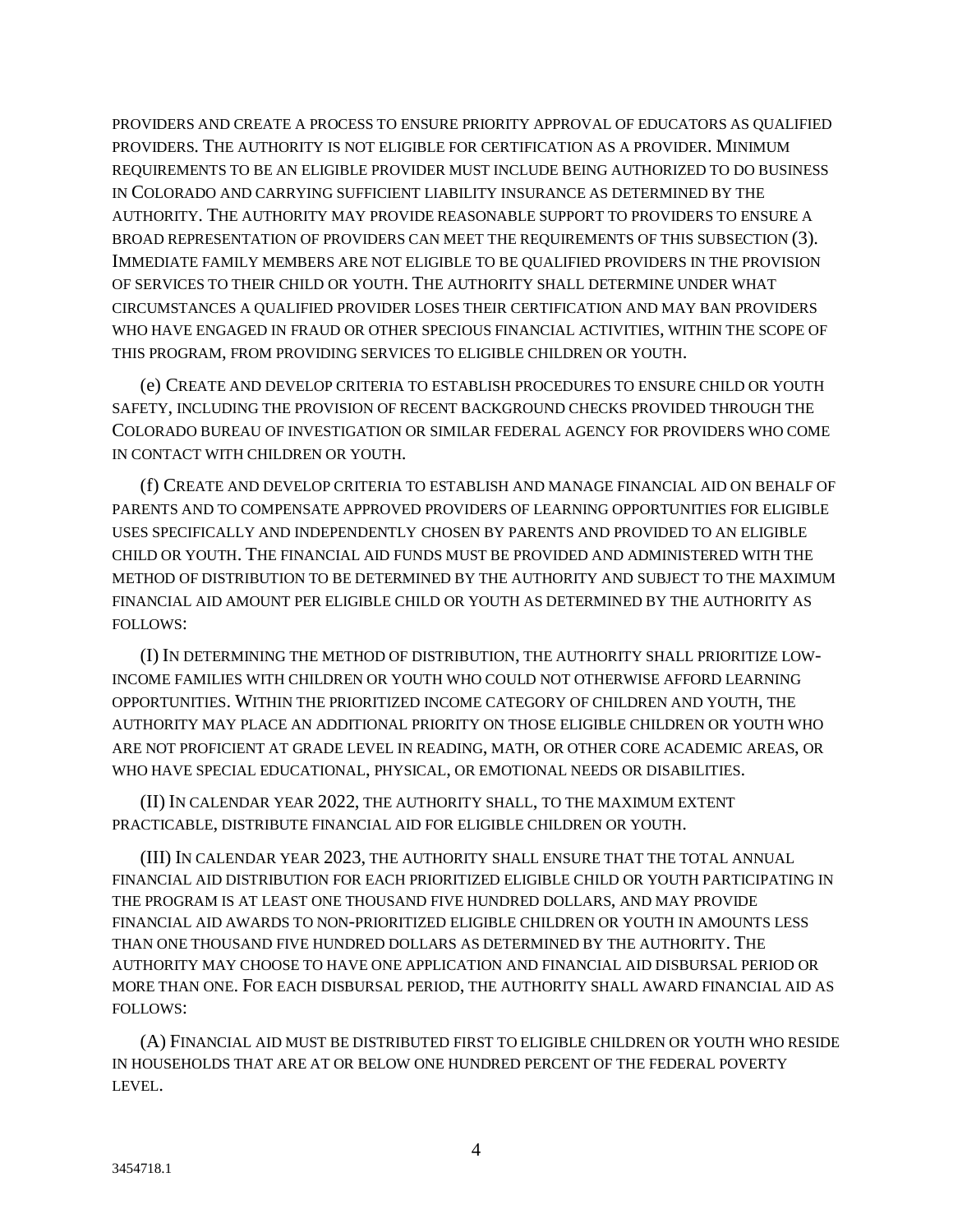(B) AFTER ALL ELIGIBLE CHILDREN OR YOUTH RESIDING IN HOUSEHOLDS AT OR BELOW ONE HUNDRED PERCENT OF THE FEDERAL POVERTY LEVEL WHO HAVE CHOSEN TO PARTICIPATE IN THE PROGRAM HAVE RECEIVED FINANCIAL AID, THE AUTHORITY SHALL DISTRIBUTE FINANCIAL AID TO ELIGIBLE CHILDREN OR YOUTH WHO RESIDE IN HOUSEHOLDS THAT ARE GREATER THAN ONE HUNDRED AND LESS THAN TWO HUNDRED PERCENT OF THE FEDERAL POVERTY LEVEL.

(C) AFTER ALL ELIGIBLE CHILDREN OR YOUTH RESIDING IN HOUSEHOLDS THAT ARE GREATER THAN ONE HUNDRED AND LESS THAN TWO HUNDRED PERCENT OF THE FEDERAL POVERTY LEVEL WHO HAVE CHOSEN TO PARTICIPATE IN THE PROGRAM HAVE RECEIVED FINANCIAL AID, THE AUTHORITY SHALL DISTRIBUTE FINANCIAL AID TO ELIGIBLE CHILDREN OR YOUTH WHO RESIDE IN HOUSEHOLDS THAT ARE AT OR ABOVE TWO HUNDRED PERCENT OF THE FEDERAL POVERTY LEVEL.

(IV) IN CALENDAR YEAR 2024 AND IN SUBSEQUENT CALENDAR YEARS, THE AUTHORITY SHALL DETERMINE THE FINANCIAL AID AWARD AMOUNTS TO BE PROVIDED TO ELIGIBLE CHILDREN OR YOUTH AND THE METHOD AND TIMING OF DISTRIBUTION.

(V) IN DETERMINING THE MANNER IN WHICH FAMILIES QUALIFY FOR THE PROGRAM, THE AUTHORITY SHOULD ENSURE SIMPLE AND EASILY UNDERSTANDABLE APPLICATION FORMS AND PROCESSES. THE AUTHORITY HAS CONTROL OVER WHEN AND HOW FINANCIAL AID IS DISTRIBUTED TO APPROVED PROVIDERS THAT THE PARENTS CHOOSE, SUBJECT TO ADMINISTRATIVE RULES ADOPTED BY THE BOARD. SUCH FINANCIAL AID MUST FURTHER BE PROVIDED AND ADMINISTERED IN A MANNER THAT DOES NOT DISCRIMINATE AGAINST ANY ELIGIBLE CHILD OR YOUTH, ELIGIBLE CHILD OR YOUTH'S FAMILY, PROVIDER, OR LEARNING OPPORTUNITY ON THE BASIS OF RACE, ETHNICITY, COLOR, NATIVE LANGUAGE, RELIGIOUS AFFILIATION, NATIONAL ORIGIN, GENDER, MILITARY STATUS, SEXUAL ORIENTATION, GENDER VARIANCE, MARITAL STATUS, OR PHYSICAL OR MENTAL DISABILITY.

(g) CREATE MULTIPLE-YEAR FINANCIAL AID AS PRACTICABLE FOR LOW-INCOME ELIGIBLE CHILDREN OR YOUTH RESIDING IN HOUSEHOLDS THAT ARE LESS THAN TWO HUNDRED PERCENT OF THE FEDERAL POVERTY LEVEL TO ENSURE THOSE ELIGIBLE CHILDREN OR YOUTH HAVE THE ASSURANCE OF FUNDING FOR A MINIMUM OF A THREE-YEAR PERIOD REGARDLESS OF CHANGES TO THE FAMILY'S INCOME LEVEL AND TO PROVIDE STABILITY FOR THOSE CHILDREN OR YOUTH.

(h) CREATE AND DEVELOP CRITERIA AND PROTOCOLS FOR ROLLOVER OF UNUSED FUNDS FOR EACH FINANCIAL AID RECIPIENT, FOR USE BY THE RECIPIENT IN ADDITIONAL LEARNING OPPORTUNITIES UNDER THE PROGRAM. ANY FINANCIAL AID OF A CHILD OR YOUTH WHO NO LONGER QUALIFIES AS AN ELIGIBLE CHILD OR YOUTH MUST REVERT BACK TO THE LEARNING ENRICHMENT AND ACADEMIC PROGRESS FUND. FINANCIAL AID FUNDS MAY ACCUMULATE FOR THREE YEARS, BUT UPON THE START OF THE FOURTH YEAR OF FUNDING, THE ENTIRETY OF THE FUNDS, EXCEPTING THE NEWLY AWARDED FOURTH-YEAR FUNDS, REVERT BACK TO THE LEARNING ENRICHMENT AND ACADEMIC PROGRESS FUND. AT THE TIME AN ELIGIBLE CHILD OR YOUTH REACHES THE AGE OF EIGHTEEN, ANY REMAINING FINANCIAL AID FOR THAT CHILD OR YOUTH MUST REVERT BACK TO THE LEARNING ENRICHMENT AND ACADEMIC PROGRESS FUND.

(i) CAUSE TO BE CONDUCTED, AND MAKE PUBLICLY AVAILABLE, ANNUAL INDEPENDENT FINANCIAL AUDITS OF THE AUTHORITY. SUCH AUDITS MUST BE CONDUCTED BY CERTIFIED PUBLIC ACCOUNTANTS AND MUST BE FILED WITH THE BOARD NO LATER THAN JULY 1 OF EACH YEAR FOR THE PREVIOUS CALENDAR YEAR. AS A COMPONENT OF THE AUDITS, THE AUDITOR SHALL SELECT A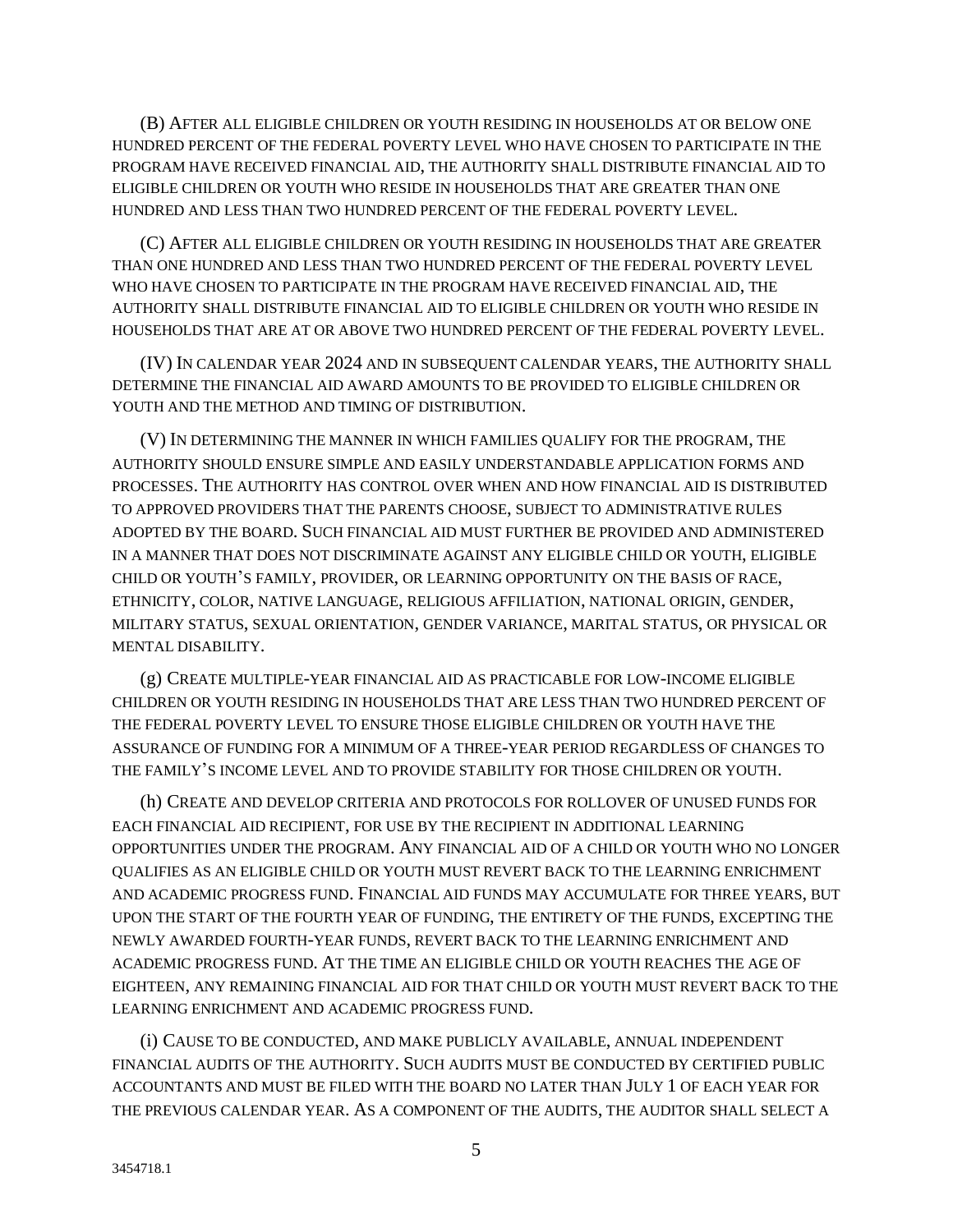REPRESENTATIVE SAMPLE OF PROVIDERS AND EVALUATE WHETHER THE FUNDS WERE USED FOR THE PURPOSES OUTLINED IN THIS SECTION. ADDITIONALLY, THE AUTHORITY MAY CONTRACT WITH A THIRD-PARTY EVALUATOR TO EVALUATE THE EFFICACY OF PROVIDERS. THE AUTHORITY SHALL REDACT ALL NAMES OF TAXPAYERS AND SOCIAL SECURITY NUMBERS OR TAX IDENTIFICATION NUMBERS BEFORE PUBLICLY RELEASING ANY AUDIT OR OTHER FINANCIAL REPORT.

(j) TO THE MAXIMUM EXTENT PRACTICABLE, CREATE AND IMPLEMENT AN EVALUATION SYSTEM BY JANUARY 1, 2024, TO MEASURE THE IMPACTS OF LEARNING OPPORTUNITIES PROVIDED TO ELIGIBLE STUDENTS AND TO ENSURE THAT LEARNING PROVIDERS ARE RATED BY QUANTITATIVE AND QUALITATIVE RESULTS. THIS SYSTEM MUST ALSO INCORPORATE PARENT AND YOUTH FEEDBACK AND RATINGS AND MUST BE PUBLICLY AND EASILY AVAILABLE FOR USE BY ELIGIBLE CHILDREN OR YOUTH AND THEIR FAMILIES. AT A MINIMUM, THESE METRICS AND DATA MUST BE COLLECTED, ANALYZED, AND MADE PUBLICLY AVAILABLE ANNUALLY. IN DESIGNING THE EVALUATION SYSTEM, THE AUTHORITY SHALL PRIORITIZE:

(I) THE DEVELOPMENT OF A RANGE OF IMPACT METRICS THAT MAY ENCOMPASS QUALITATIVE, QUANTITATIVE, SHORT-TERM, AND LONGITUDINAL DATA;

(II) THE INTEGRATION OF AUTHORITY-DEVELOPED DATA SYSTEMS WITH DATA SYSTEMS IN SCHOOL DISTRICTS OR OTHER PUBLIC ENTITIES TO ASSESS FOR SHORT-TERM ACADEMIC IMPACT AND LONG-TERM LIFE OUTCOMES; AND

(III) THE PROTECTION OF STUDENT AND FAMILY PERSONAL IDENTIFYING INFORMATION.

(4) IN ADDITION TO THE DUTIES SPECIFIED IN SUBSECTION (3) OF THIS SECTION, THE COLORADO LEARNING AUTHORITY HAS THE FOLLOWING DUTIES, SOME OR ALL OF WHICH MAY BE DELEGATED BY CONTRACT:

(a) ADMINISTER, IN ACCORDANCE WITH CRITERIA ESTABLISHED UNDER SUBSECTION (3)(c) OF THIS SECTION, THE PUBLICATION, SOLICITATION, RECEIPT, EVALUATION, AND SELECTION OF APPLICATIONS FROM POTENTIAL PROVIDERS OF LEARNING OPPORTUNITIES UNDER THE PROGRAM TO WHICH PARENTS MAY DIRECT FINANCIAL AID;

(b) ENTER INTO AGREEMENTS AND CONTRACTS AS NECESSARY WITH APPROVED PROVIDERS OF LEARNING OPPORTUNITIES UNDER THE PROGRAM;

(c) DEVELOP, ESTABLISH, AND MANAGE A SYSTEM FOR RECEIPT, PROCESSING, AND EVALUATION OF APPLICATIONS FROM ELIGIBLE CHILDREN OR YOUTH;

(d) ASSIST ELIGIBLE CHILDREN OR YOUTH, PARENTS, AND THEIR FAMILIES IN NAVIGATING AND SELECTING AMONG AVAILABLE LEARNING OPPORTUNITIES;

(e) PROVIDE TECHNICAL, PROGRAMMATIC, AND CAPACITY BUILDING EXPERTISE AND FUNDING TO INCREASE THE NUMBER AND QUALITY OF PROVIDERS;

(f) ESTABLISH, MANAGE, AND DISTRIBUTE FINANCIAL AID FOR ELIGIBLE CHILDREN OR YOUTH FUNDED BY THE LEARNING OPPORTUNITIES FUND TO PAY APPROVED PROVIDERS OF APPROVED LEARNING OPPORTUNITIES; AND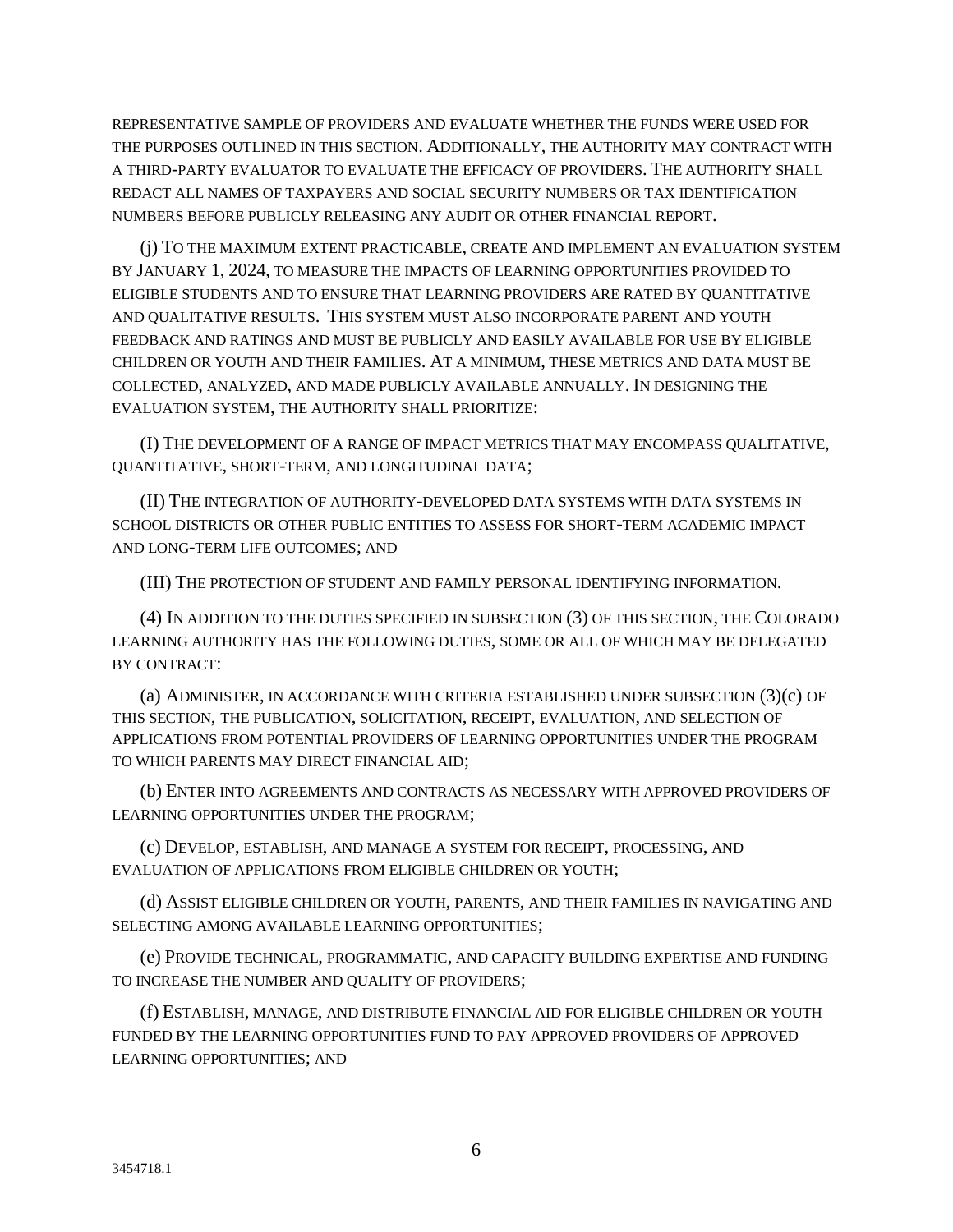(g) PROVIDE TECHNOLOGY SERVICES, SUBJECT TO CRITERIA ESTABLISHED AND DETERMINED BY THE AUTHORITY, FOR PURPOSES OF MONITORING AND TRACKING THE USE OF FINANCIAL AID BY ELIGIBLE CHILDREN OR YOUTH AND APPROVED PROVIDER PERFORMANCE AND PAYMENTS.

(5) NO MORE THAN TEN PERCENT OF MONEY FROM THE LEARNING ENRICHMENT AND ACADEMIC PROGRESS FUND MAY BE SPENT ON ADMINISTRATIVE EXPENSES IN ANY FISCAL YEAR AFTER THE END OF FISCAL YEAR 2025. THE AUTHORITY SHALL ANNUALLY REVIEW THE PERCENTAGE OF MONEY FROM THE LEARNING ENRICHMENT AND ACADEMIC PROGRESS FUND THAT CAN BE SPENT ON ADMINISTRATIVE EXPENSES AND REDUCE THE PERCENTAGE AS POSSIBLE.

(6) THE AUTHORITY IS SUBJECT TO ALL THE APPLICABLE REQUIREMENTS OF THE "COLORADO OPEN RECORDS ACT", PART 2 OF ARTICLE 72 OF TITLE 24, C.R.S., AND THE "COLORADO OPEN MEETINGS LAW", PART 4 OF ARTICLE 6 OF TITLE 24, C.R.S.

(7)(a) THE AUTHORITY SHALL ENSURE THAT THE LEARNING PROGRAM IS ADMINISTERED IN A MANNER THAT:

(I) PROVIDES ASSISTANCE TO BENEFIT ELIGIBLE CHILDREN OR YOUTH ON BEHALF OF PARENTS WHO HAVE SPECIFICALLY AND INDEPENDENTLY CHOSEN A LEARNING OPPORTUNITY, NOT ANY PARTICULAR QUALIFIED PROVIDER;

(II) DOES NOT DISCRIMINATE AGAINST ANY ELIGIBLE CHILD OR YOUTH, ELIGIBLE CHILD OR YOUTH'S FAMILY, OR PROVIDER'S RELIGIOUS AFFILIATION;

(III) ENSURES THAT THE PROGRAM DOES NOT REQUIRE ANY COURSES IN RELIGION OR THEOLOGY; AND

(IV) DOES NOT DENY ANY ELIGIBLE CHILD OR YOUTH THE PROGRAM'S BENEFITS BASED ON THE RELIGIOUS CHARACTER OF THE PROVIDER.

(b) NOTHING IN THIS SUBSECTION (7) GIVES ANY PERSON A PRIVATE CAUSE OF ACTION.

**22-86.1-104. Additional powers of the Colorado learning authority.** (1) IN ADDITION TO ANY OTHER POWERS GRANTED TO THE AUTHORITY IN THIS ARTICLE 86.1, THE AUTHORITY HAS THE FOLLOWING POWERS:

(a) TO ADOPT, HAVE, AND USE A SEAL AND TO ALTER THE SAME AT ITS PLEASURE;

(b) TO ENTER INTO ANY CONTRACT OR AGREEMENT NOT INCONSISTENT WITH THIS ARTICLE 86.1 OR THE LAWS OF THIS STATE AND TO AUTHORIZE THE EXECUTIVE DIRECTOR TO ENTER INTO CONTRACTS, EXECUTE ALL INSTRUMENTS, AND DO ALL THINGS NECESSARY OR CONVENIENT IN THE EXERCISE OF THE POWERS GRANTED IN THIS ARTICLE 86.1;

(c) TO PURCHASE, LEASE, TRADE, EXCHANGE, OR OTHERWISE ACQUIRE, MAINTAIN, HOLD, IMPROVE, MORTGAGE, LEASE, SELL, AND DISPOSE OF PERSONAL PROPERTY, WHETHER TANGIBLE OR INTANGIBLE, OR ANY INTEREST THEREIN; AND TO PURCHASE, LEASE, TRADE, EXCHANGE, OR OTHERWISE ACQUIRE REAL PROPERTY OR ANY INTEREST THEREIN AND TO MAINTAIN, HOLD, IMPROVE, MORTGAGE, LEASE, OR OTHERWISE TRANSFER SUCH REAL PROPERTY, SO LONG AS SUCH TRANSACTIONS DO NOT INTERFERE WITH THE MISSION OF THE AUTHORITY AS SPECIFIED IN SECTION 22-86.1-103;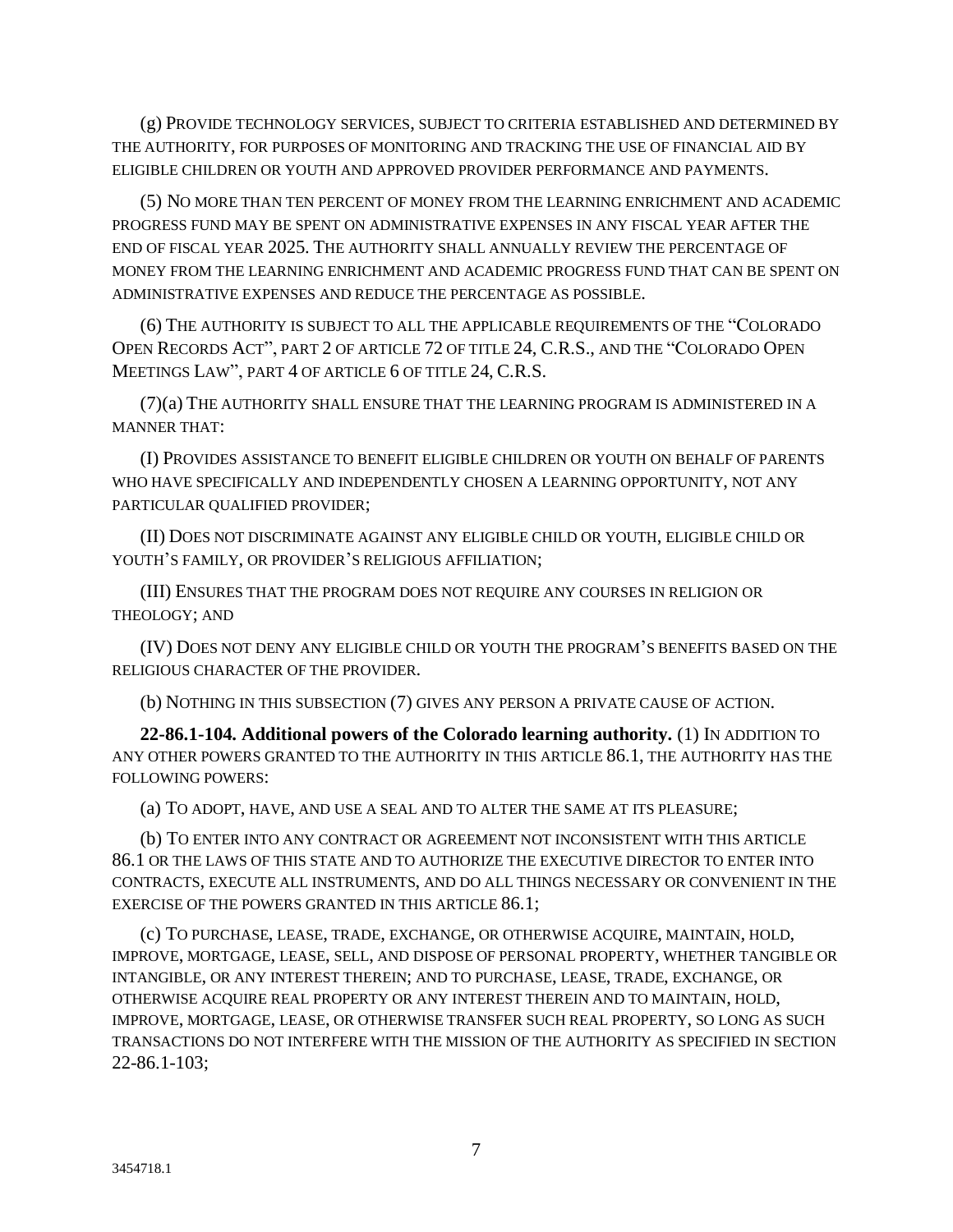(d) TO ACQUIRE SPACE, EQUIPMENT, SERVICES, SUPPLIES, AND INSURANCE NECESSARY TO CARRY OUT THE PURPOSES OF THIS ARTICLE 86.1;

(e) TO CONTRACT FOR AND TO ACCEPT ANY GIFTS, GRANTS, OR LOANS OF FUNDS, PROPERTY, OR ANY OTHER AID IN ANY FORM FROM THE FEDERAL GOVERNMENT, THE STATE, ANY STATE AGENCY, OR ANY OTHER SOURCE, OR ANY COMBINATION THEREOF, AND TO COMPLY, SUBJECT TO THE PROVISIONS OF THIS ARTICLE 86.1, WITH THE TERMS AND CONDITIONS THEREOF;

(f) TO FIX THE TIME AND PLACE OR PLACES AT WHICH ITS REGULAR AND SPECIAL MEETINGS ARE TO BE HELD;

(g) TO ADOPT AND FROM TIME TO TIME AMEND OR REPEAL BYLAWS AND RULES AND REGULATIONS CONSISTENT WITH THE PROVISIONS OF THIS ARTICLE 86.1;

(h) TO APPOINT A TREASURER OF THE BOARD AND SUCH OTHER OFFICERS AS THE BOARD OF DIRECTORS MAY DETERMINE AND PROVIDE FOR THEIR DUTIES AND TERMS OF OFFICE;

(i) TO APPOINT AN EXECUTIVE DIRECTOR AND SUCH AGENTS, EMPLOYEES, AND PROFESSIONAL AND BUSINESS ADVISERS AS MAY FROM TIME TO TIME BE NECESSARY IN ITS JUDGMENT TO ACCOMPLISH THE PURPOSES OF THIS ARTICLE 86.1, TO FIX THE COMPENSATION OF SUCH EXECUTIVE DIRECTOR, EMPLOYEES, AGENTS, AND ADVISERS, AND TO ESTABLISH THE POWERS AND DUTIES OF ALL SUCH AGENTS, EMPLOYEES, AND OTHER PERSONS CONTRACTING WITH THE AUTHORITY;

(j) TO MAKE AND EXECUTE AGREEMENTS, CONTRACTS, OR OTHER INSTRUMENTS NECESSARY OR CONVENIENT TO THE EXERCISE OF THE POWERS AND FUNCTIONS OF THE AUTHORITY UNDER THIS ARTICLE 86.1, INCLUDING BUT NOT LIMITED TO, CONTRACTS WITH ANY PERSON, FIRM, CORPORATION, STATE AGENCY, LOCAL GOVERNMENT, OR OTHER ENTITY; AND

(k) TO HAVE AND EXERCISE ALL RIGHTS AND POWERS NECESSARY OR INCIDENTAL TO OR IMPLIED FROM THE SPECIFIC POWERS GRANTED IN THIS ARTICLE 86.1, WHICH SPECIFIC POWERS MUST NOT BE CONSIDERED AS A LIMITATION UPON ANY POWER NECESSARY OR APPROPRIATE TO CARRY OUT THE PURPOSES AND INTENT OF THIS ARTICLE 86.1.

**22-86.1-105. Colorado learning authority - board of directors - powers and duties.** (1) THE AUTHORITY CONSISTS OF A BOARD OF DIRECTORS, APPOINTED PURSUANT TO SUBSECTION (2) OF THIS SECTION, AND ANY STAFF OR CONTRACT EMPLOYEES HIRED BY THE AUTHORITY AS AUTHORIZED BY LAW. ANY STAFF HIRED BY THE AUTHORITY ARE EMPLOYEES SUBJECT TO THE STATE PERSONNEL SYSTEM OF THIS STATE AS DEFINED IN SECTION 13 OF ARTICLE XII OF THE STATE CONSTITUTION AND ARTICLE 50 OF TITLE 24; EXCEPT THAT, ALL POSITIONS CLASSIFIED BY THE AUTHORITY AS PROFESSIONAL OFFICERS AND PROFESSIONAL STAFF OF THE AUTHORITY ARE DECLARED TO BE EDUCATIONAL IN NATURE AND EXEMPT FROM THE STATE PERSONNEL SYSTEM.

(2) THE BOARD CONSISTS OF NINE MEMBERS, NO MORE THAN FIVE OF WHOM ARE MEMBERS OF THE SAME POLITICAL PARTY. MEMBERS MUST BE APPOINTED BY THE GOVERNOR, WITH THE CONSENT OF THE SENATE.

(a) MEMBERS OF THE INITIAL BOARD MUST BE APPOINTED BY JANUARY 15, 2022. IN MAKING THE APPOINTMENTS, THE GOVERNOR SHALL SEEK BOARD MEMBERS WHO HAVE SIGNIFICANT EXPERIENCE IN START-UP ENTERPRISES AND DELIVERING EDUCATIONAL SERVICES TO LOW-INCOME CHILDREN, INCLUDING, FOR EXAMPLE, EXPERTISE IN:

(I) E-COMMERCE OR PAYMENT SYSTEMS;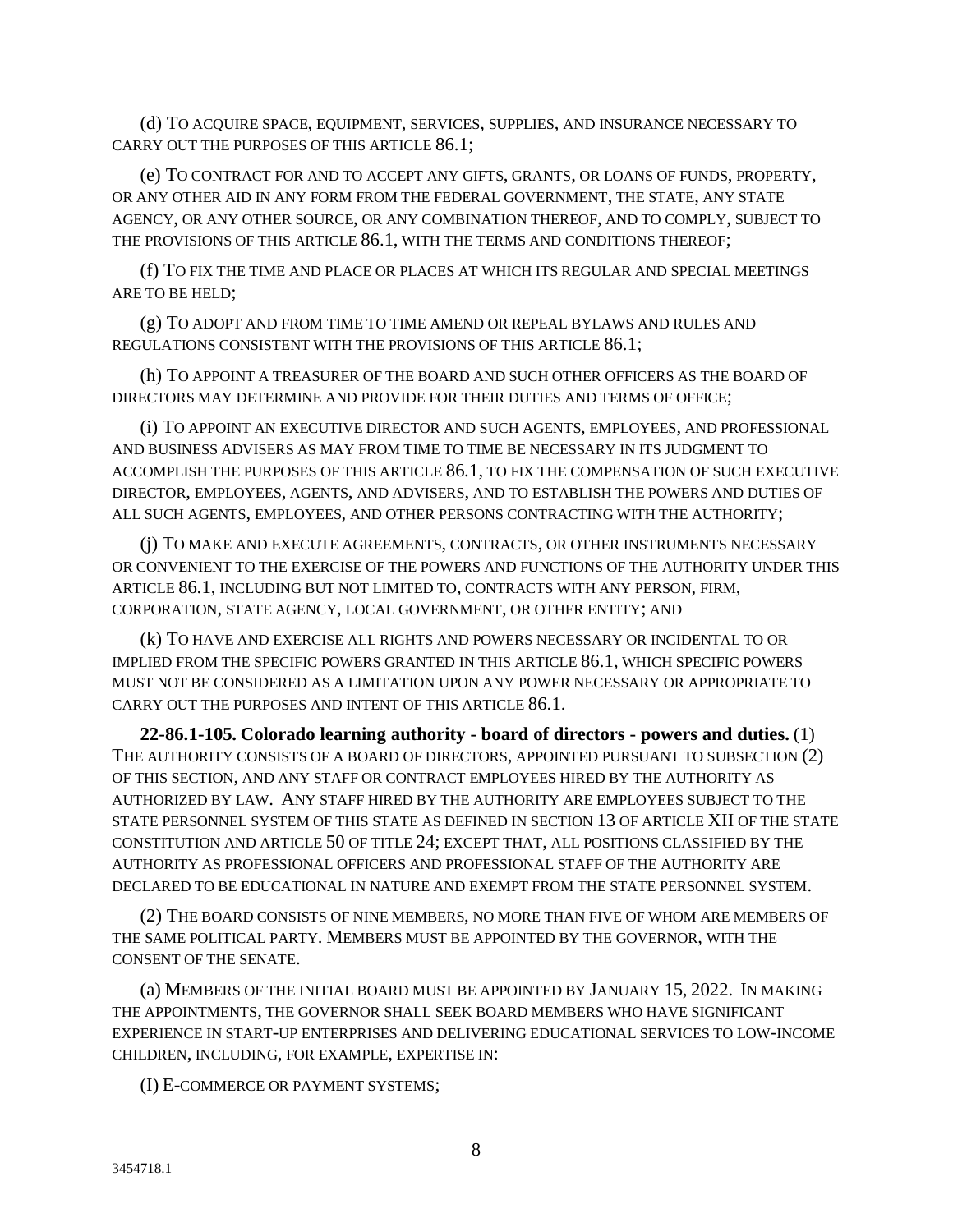(II) CYBERSECURITY;

(III) ORGANIZATIONAL START-UP AND STRUCTURE;

(IV) NONPROFIT EXPERIENCE WITH SERVICES FOR LOW-INCOME FAMILIES AND COMMUNITIES;

(V) EXPERIENCE IN KINDERGARTEN THROUGH 12TH GRADE EDUCATION, INCLUDING BUT NOT LIMITED, TO EDUCATORS AND ADMINISTRATORS;

(VI) CONSUMER TECHNOLOGY THAT CONNECTS PROVIDERS WITH CONSUMERS;

(VII) OVERSEEING USER-DIRECTED ACCOUNTS; AND

(VIII) DATABASE CREATION OR MANAGEMENT.

(b) AT LEAST ONE MEMBER OF THE INITIAL BOARD MUST BE A PARENT OF A CHILD WHO WOULD QUALIFY AS A PRIORITIZED ELIGIBLE CHILD OR YOUTH FOR THE PROGRAM.

(c) MEMBERS OF THE INITIAL BOARD SHALL SERVE A SINGLE TERM OF THREE YEARS.

(d) THE TERM OF ANY MEMBER APPOINTED PRIOR TO JANUARY 1, 2025 EXPIRES ON DECEMBER 31, 2024. THE GOVERNOR SHALL MAKE NEW APPOINTMENTS TO THE BOARD FOR TERMS BEGINNING ON OR AFTER JANUARY 1, 2025 BY SELECTING NEW BOARD MEMBERS FROM A LIST OF RECOMMENDED CANDIDATES GENERATED BY THE INITIAL BOARD THROUGH A PROCESS OPEN TO APPLICATIONS FROM THE PUBLIC. THE GOVERNOR SHALL APPOINT ALL SUBSEQUENT NEW BOARD MEMBERS FROM A LIST OF RECOMMENDED CANDIDATES GENERATED BY THE THEN-EXISTING BOARD THROUGH A PROCESS OPEN TO APPLICATIONS FROM THE PUBLIC. EACH LIST MUST PROVIDE A MINIMUM OF THREE RECOMMENDED CANDIDATES FOR EACH POSITION TO BE APPOINTED, OR SUCH LESSER NUMBER AS THERE ARE APPLICATIONS. AFTER JANUARY 1, 2025, THE BOARD SHALL CONSIST OF ONE RESIDENT OF EACH CONGRESSIONAL DISTRICT OF THE STATE AND ONE OR TWO AT-LARGE MEMBERS, DEPENDING ON THE NUMBER OF CONGRESSIONAL DISTRICTS IN THE STATE AT THE TIME OF APPOINTMENT TO ENSURE AN ODD NUMBER OF BOARD MEMBERS. AFTER JANUARY 1, 2025, MEMBERS OF THE BOARD SHALL BE AS FOLLOWS:

(I) AT LEAST FOUR MEMBERS WHO ARE A PARENT OR LEGAL GUARDIAN OF A CHILD WHO IS FIVE YEARS OF AGE OR OLDER BUT WHO IS UNDER SEVENTEEN YEARS OF AGE;

(II) TWO REPRESENTATIVES OF A NONPROFIT ORGANIZATION THAT HAS A FOCUS ON SERVICES FOR LOW-INCOME FAMILIES AND COMMUNITIES; AND

(III) AT LEAST THREE MEMBERS WHO HAVE EXPERIENCE WORKING WITH CHILDREN WHO ARE FIVE YEARS OF AGE OR OLDER BUT WHO ARE UNDER EIGHTEEN YEARS OF AGE, INCLUDING BUT NOT LIMITED TO, EDUCATORS AND ADMINISTRATORS.

(e) MEMBERS OF THE BOARD APPOINTED ON OR AFTER JANUARY 1, 2025 SERVE FOR THREE-YEAR TERMS; EXCEPT THAT, MEMBERS APPOINTED FROM AN ODD-NUMBERED CONGRESSIONAL DISTRICT SERVE AN INITIAL TERM OF TWO YEARS. AFTER JANUARY 1, 2025, MEMBERS OF THE BOARD MAY SERVE UP TO THREE CONSECUTIVE TERMS, AND MEMBERS ARE SUBJECT TO REMOVAL AS PROVIDED IN ARTICLE IV, SECTION 6 OF THE COLORADO CONSTITUTION.

(3) AS SOON AS REASONABLY PRACTICABLE, THE INITIAL BOARD OF DIRECTORS SHALL ESTABLISH A LEARNING OPPORTUNITIES PARENT ADVISORY COUNCIL AND A LEARNING OPPORTUNITIES PROVIDER ADVISORY COUNCIL TO: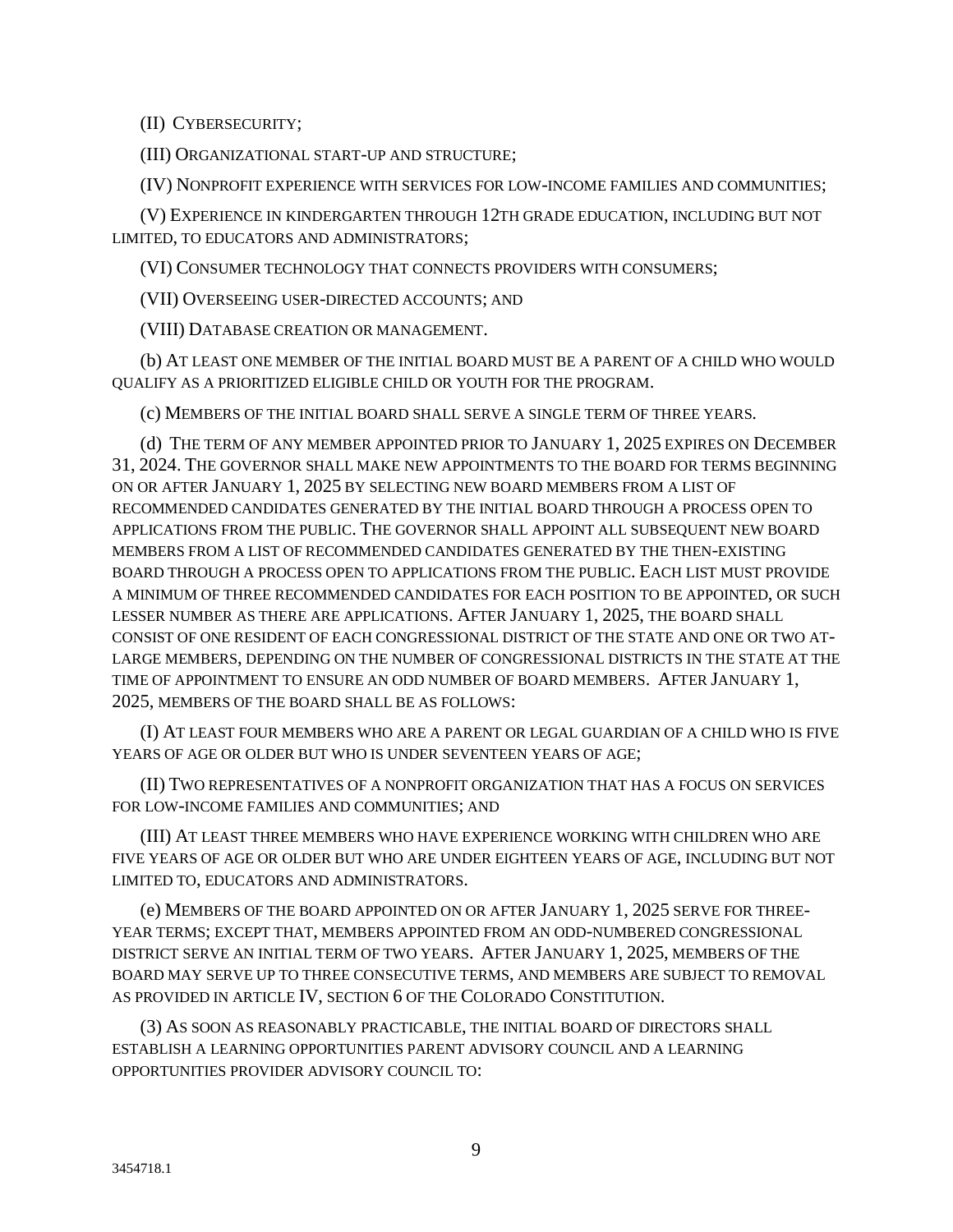(a) PROVIDE INPUT TO THE BOARD CONCERNING THE PROGRAM, ELIGIBILITY OF CHILDREN AND YOUTH, CRITERIA FOR QUALIFICATIONS OF LEARNING PROVIDERS, FINANCIAL AID DISTRIBUTION, AND ALL OTHER MATTERS OF IMPLEMENTING THE LEARNING PROGRAM; AND

(b) PROVIDE RECOMMENDATIONS TO THE APPOINTING AUTHORITY FOR PARENT REPRESENTATION ON THE BOARD.

(4) MEMBERS OF THE ONGOING BOARD MAY NOT DURING THEIR TERMS OF SERVICE BE EMPLOYED BY OR CONTRACT WITH PERSONS THAT PROVIDE OR OFFER TO PROVIDE LEARNING OPPORTUNITIES UNDER THE PROGRAM.

(5) MEMBERS OF THE INITIAL AND ONGOING BOARDS MAY RECEIVE A PER DIEM OF UP TO TWO HUNDRED DOLLARS FOR ATTENDANCE AT REGULARLY SCHEDULED MEETINGS OF THE BOARD AT THE DISCRETION OF THE CHAIR BASED ON FINANCIAL HARDSHIP AND ARE REIMBURSED FOR ACTUAL AND NECESSARY EXPENSES INCURRED WHILE PERFORMING OFFICIAL DUTIES, TOGETHER WITH MILEAGE AT THE RATE AT WHICH MEMBERS OF THE GENERAL ASSEMBLY ARE REIMBURSED PURSUANT TO SECTION 2-2-317. A MEMBER OF THE BOARD WHO IS A STATE OFFICER OR EMPLOYEE SHALL NOT CLAIM PER DIEM COMPENSATION, BUT MUST BE REIMBURSED FOR ACTUAL AND NECESSARY EXPENSES INCURRED WHILE PERFORMING OFFICIAL DUTIES, TOGETHER WITH MILEAGE AT THE RATE AT WHICH MEMBERS OF THE GENERAL ASSEMBLY ARE REIMBURSED PURSUANT TO SECTION 2-2-317.

(6)(a) THE INITIAL AND ONGOING BOARDS MUST ALSO CONSIST OF FOUR NONVOTING MEMBERS, THREE OF WHOM ARE APPOINTED BY THE BOARD CHAIR AND ONE BY THE EXECUTIVE DIRECTOR OF THE COLORADO COMMISSION OF INDIAN AFFAIRS.

(b) THE NONVOTING MEMBERS MUST:

(I) BE FOURTEEN YEARS OF AGE OR OLDER BUT UNDER NINETEEN YEARS OF AGE; AND

(II) BE ENROLLED IN AND ATTENDING A TRIBAL OR COLORADO JUNIOR HIGH, MIDDLE, OR HIGH SCHOOL, INCLUDING AN ONLINE OR CHARTER SCHOOL OR APPROVED FACILITY SCHOOL AS DEFINED IN SECTION 22-2-402; BE PARTICIPATING IN A NONPUBLIC, HOME-BASED EDUCATIONAL PROGRAM; BE PARTICIPATING IN A HIGH SCHOOL EQUIVALENCY EXAMINATION PROGRAM; OR HAVE OBTAINED A HIGH SCHOOL DIPLOMA THROUGH SUCCESSFUL COMPLETION OF A HIGH SCHOOL EQUIVALENCY EXAMINATION, AS DEFINED IN SECTION 22-33-102 (8.5).

(c) THE INITIAL APPOINTMENTS FOR NONVOTING MEMBERS OF THE BOARD OF DIRECTORS MUST BE COMPLETED BY JUNE 1, 2022. NONVOTING MEMBERS SERVE FOR TWO-YEAR TERMS, EXCEPT THAT, AS DETERMINED BY THE BOARD CHAIR, TWO NONVOTING MEMBERS INITIALLY APPOINTED TO THE BOARD WILL SERVE FOR ONE YEAR. NONVOTING MEMBERS OF THE BOARD MAY SERVE UP TO TWO CONSECUTIVE TERMS. NONVOTING MEMBERS OF THE BOARD MAY RECEIVE A PER DIEM OF UP TO TWO HUNDRED DOLLARS FOR ATTENDANCE AT REGULARLY SCHEDULED MEETINGS OF THE BOARD AT THE DISCRETION OF THE CHAIR BASED ON FINANCIAL HARDSHIP AND ARE REIMBURSED FOR ACTUAL AND NECESSARY EXPENSES INCURRED WHILE PERFORMING OFFICIAL DUTIES, TOGETHER WITH MILEAGE AT THE RATE AT WHICH MEMBERS OF THE GENERAL ASSEMBLY ARE REIMBURSED PURSUANT TO SECTION 2-2-317.

(7) THE BOARD HAS THE FOLLOWING POWERS AND DUTIES:

(a) TO HIRE AN EXECUTIVE DIRECTOR;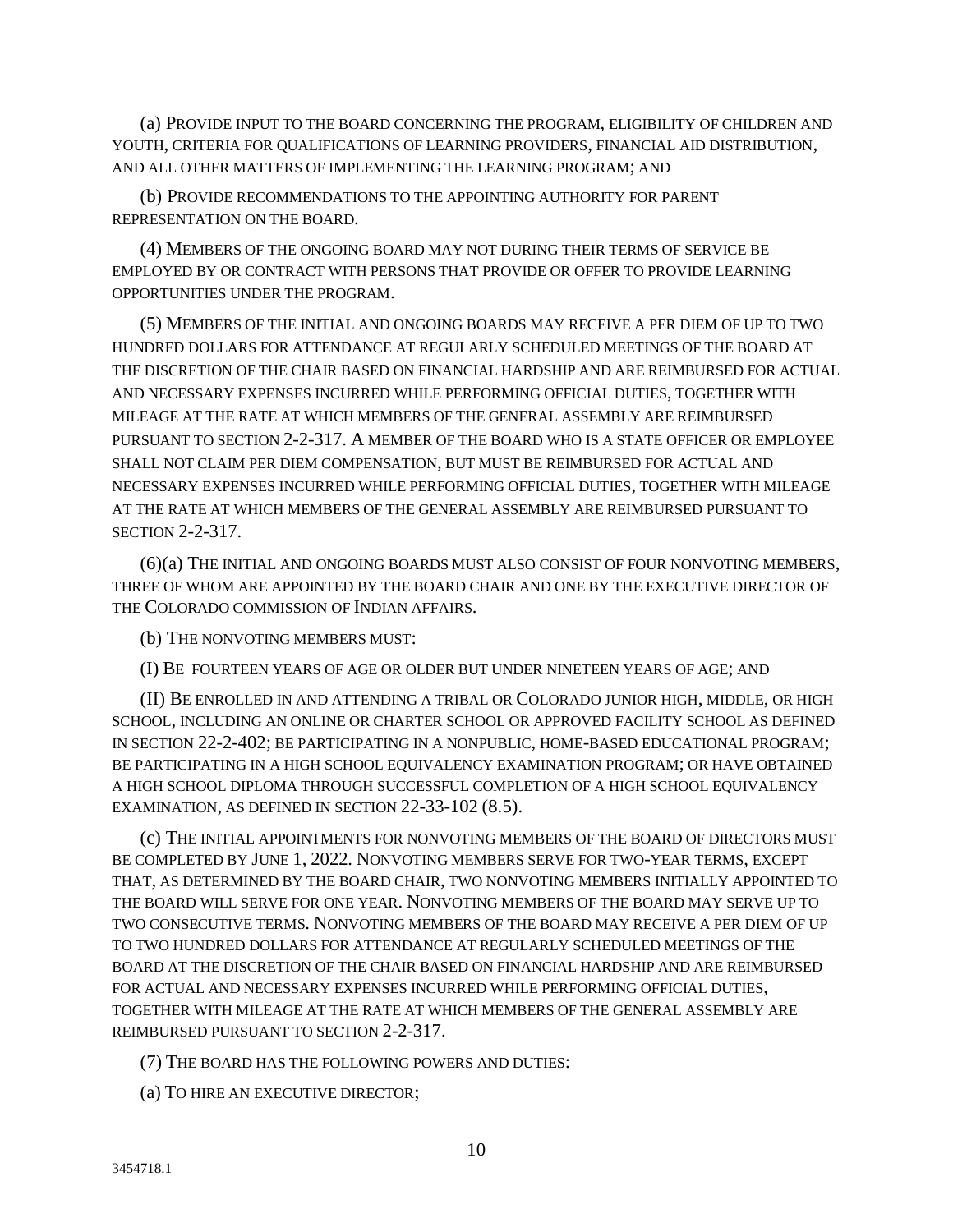(b) TO ESTABLISH AND OVERSEE THE PROGRAM CREATED BY THIS ARTICLE 86.1, ASSURING THAT AS MUCH FUNDING AS PRACTICABLE IS DEDICATED TO THE PROVISION OF FINANCIAL AID AND ASSISTANCE TO ELIGIBLE CHILDREN OR YOUTH AND THEIR FAMILIES IN FINDING AND SELECTING AVAILABLE LEARNING OPPORTUNITIES;

(c) TO OBTAIN THE SERVICES OF EXPERT CONSULTANTS AS NECESSARY AND APPROPRIATE FOR THE PERFORMANCE OF ITS DUTIES AND RESPONSIBILITIES;

(d) TO ELECT ONE DIRECTOR AS CHAIR OF THE BOARD AND ANOTHER DIRECTOR AS CHAIRMAN PRO TEM OF THE BOARD; AND

(e) TO PERFORM ALL SUCH ACTIONS AS MAY BE NECESSARY AND APPROPRIATE TO CARRY OUT THE DUTIES AND RESPONSIBILITIES SPECIFIED IN THIS ARTICLE 86.1.

**22-86.1-106. Learning enrichment and academic progress fund - creation - crediting of money to fund - use of fund.** (1) THE LEARNING ENRICHMENT AND ACADEMIC PROGRESS FUND IS HEREBY CREATED IN THE STATE TREASURY. THE FUND IS ADMINISTERED BY THE AUTHORITY AND CONSISTS OF ALL MONEY TRANSFERRED OR CREDITED TO THE FUND PURSUANT TO SUBSECTIONS  $(2)$ ,  $(3)$ , AND  $(4)$  OF THIS SECTION AND SECTION 39-28.8-203 $(1)(c)$ . ALL INTEREST AND INCOME EARNED ON THE DEPOSIT AND INVESTMENT OF MONEY IN THE FUND MUST BE CREDITED TO THE FUND AND MUST NOT BE TRANSFERRED TO THE GENERAL FUND OR ANY OTHER STATE FUND AT THE END OF ANY STATE FISCAL YEAR.

(2) THE AUTHORITY MAY SEEK, ACCEPT, AND EXPEND ANY GIFTS, GRANTS, DONATIONS, LOANS OF FUNDS, PROPERTY, OR ANY OTHER REVENUE OR AID IN ANY FORM FROM THE FEDERAL GOVERNMENT, THE STATE, ANY STATE AGENCY, ANY OTHER PUBLIC SOURCE, ANY PRIVATE SOURCE, OR ANY COMBINATION THEREOF, AND ANY SUCH MONETARY RECEIPTS MUST BE CREDITED TO THE FUND AND ANY SUCH IN-KIND RECEIPTS MUST BE APPLIED FOR THE BENEFIT OF THE FUND.

(3) AT THE END OF THE THIRD AND FOURTH QUARTERS OF STATE FISCAL YEAR 2021-22, THE STATE TREASURER SHALL TRANSFER FROM THE GENERAL FUND TO THE LEARNING ENRICHMENT AND ACADEMIC PROGRESS FUND THE SAME AMOUNT OF MONEY TRANSFERRED TO THE STATE PUBLIC SCHOOL FUND PURSUANT TO SECTION 36-1-116(1)(d). FOR THAT STATE FISCAL YEAR, AN AMOUNT OF STATE GENERAL FUND REVENUE EQUAL TO THE TOTAL AMOUNT OF SUCH TRANSFERS SHALL BE EXEMPT FROM ALL REVENUE, SPENDING, AND OTHER LIMITATIONS UNDER SECTION 20 OF ARTICLE X OF THE STATE CONSTITUTION AND ANY OTHER LAW.

(4) AT THE END OF EACH STATE FISCAL YEAR, BEGINNING WITH THE FISCAL YEAR COMMENCING JULY 1, 2022, THE STATE TREASURER SHALL TRANSFER FROM THE GENERAL FUND TO THE LEARNING ENRICHMENT AND ACADEMIC PROGRESS FUND THE SAME AMOUNT OF MONEY TRANSFERRED TO THE STATE PUBLIC SCHOOL FUND PURSUANT TO SECTION 36-1-116(1)(d). FOR EACH STATE FISCAL YEAR AN AMOUNT OF STATE GENERAL FUND REVENUE EQUAL TO THE AMOUNT OF SUCH TRANSFER SHALL BE EXEMPT FROM ALL REVENUE, SPENDING, AND OTHER LIMITATIONS UNDER SECTION 20 OF ARTICLE X OF THE STATE CONSTITUTION AND ANY OTHER LAW.

(5) THE MONEY TRANSFERRED OR CREDITED TO THE FUND, INCLUDING ANY INCOME AND INTEREST DERIVED FROM THE DEPOSIT AND INVESTMENT OF SUCH MONEY, IS EXEMPT FROM ANY RESTRICTION ON SPENDING, REVENUE, OR APPROPRIATIONS, INCLUDING THE RESTRICTIONS OF SECTION 20 OF ARTICLE X OF THE STATE CONSTITUTION OR ANY OTHER LAW.

(6) THE MONEY IN THE FUND IS CONTINUOUSLY APPROPRIATED TO THE AUTHORITY FOR THE DIRECT AND INDIRECT COSTS OF CARRYING OUT THE PROVISIONS OF THIS ARTICLE 86.1.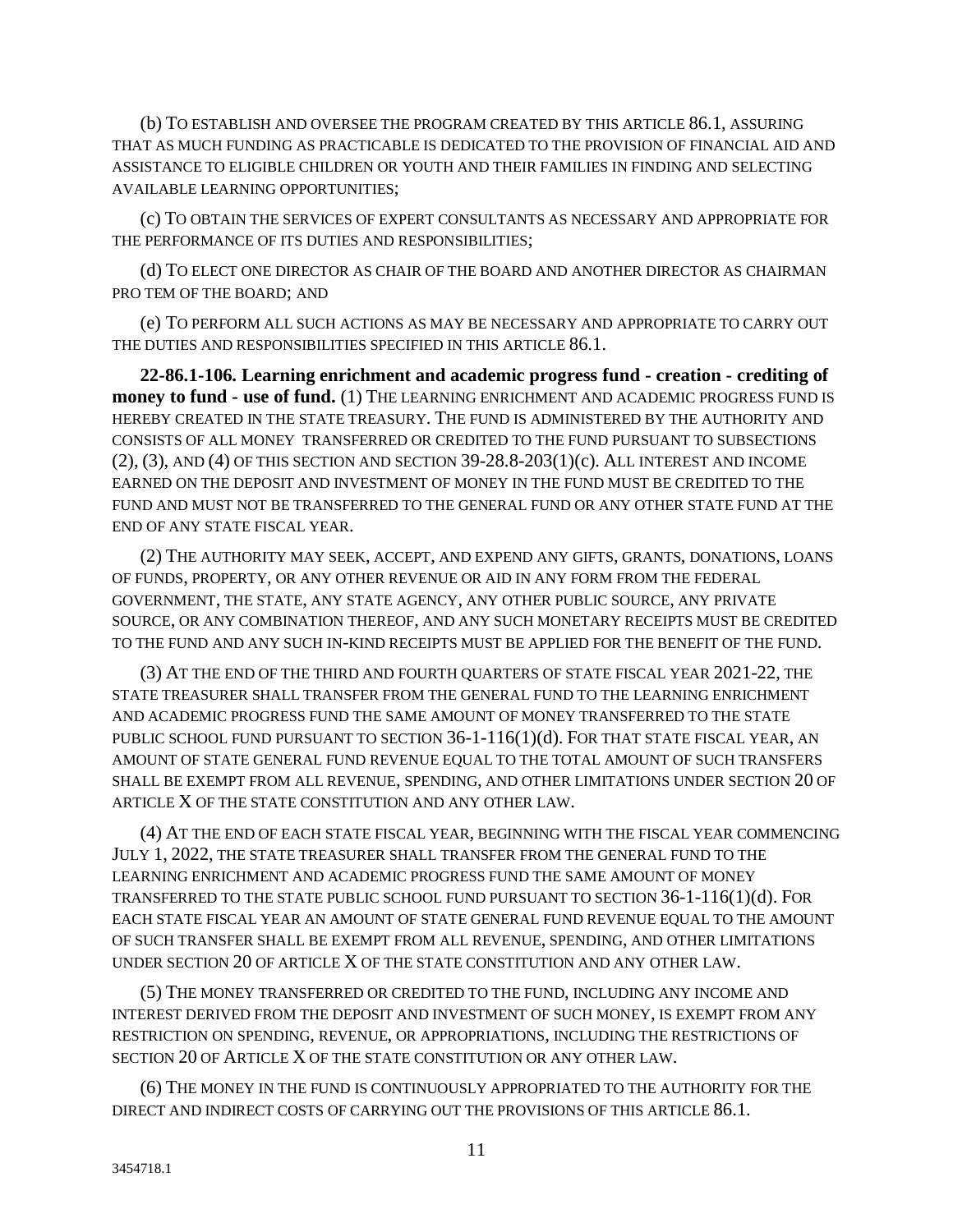**SECTION 2.** In Colorado Revised Statutes, section 36-1-116, **amend** (1)(a)(II)(A) and  $(1)(b)(I)$ ; and **add**  $(1)(d)$  as follows:

**36-1-116. Disposition of rentals, royalties, and timber sale proceeds.** (1)(a)(II)(A) Except as provided in subsections  $(1)(a)(II)(B)$ , and  $(1)(a)(II)(C)$ , AND  $(1)(d)$ , for the 2010-11 state fiscal year and each state fiscal year thereafter, the proceeds received by the state for the sale of timber on public school lands, lease payments and rental payments for said lands, rental payments for the use and occupation of the surface of said lands, and rentals or lease payments for sand, gravel, clay, stone, coal, oil, gas, geothermal resources, gold, silver, or other minerals on said lands other than proceeds, rentals, and payments allocated to the state land board trust administration fund pursuant to section 36-1-145(3) or credited to the public school capital construction assistance fund created in section 22-43.7-104(1),C.R.S., pursuant to section 22- 43.7-104(2)(b)(I), C.R.S., shall be credited to the permanent school fund and shall become part of the principal of the permanent school fund.

(b)(I) Except for royalties and other payments allocated to the state land board trust administration fund pursuant to section 36-1-145(3) or credited to the public school capital construction assistance fund created in section 22-43.7-104(1), C.R.S., pursuant to section 22- 43.7-104(2)(b)(I), C.R.S., except as provided in subparagraph (II) of this paragraph (b), and except as provided in paragraph PARAGRAPHS (c) AND (d) of this subsection (1), royalties and other payments for the depletion or extraction of a natural resource on said lands shall be credited to the permanent school fund.

(d) (I) FOR THE THIRD AND FOURTH QUARTERS OF STATE FISCAL YEAR 2021-22, ANY AMOUNTS TO BE CREDITED OR TRANSFERRED TO THE PERMANENT SCHOOL FUND PURSUANT TO SUBSECTIONS  $(1)(a)(II)(A)$  AND  $(1)(b)(I)$  OF THIS SECTION SHALL INSTEAD BE TRANSFERRED TO THE STATE PUBLIC SCHOOL FUND CREATED IN SECTION 22-54-114.

(II) BEGINNING WITH THE STATE FISCAL YEAR COMMENCING JULY 1, 2022, ANY AMOUNTS TO BE CREDITED OR TRANSFERRED TO THE PERMANENT SCHOOL FUND PURSUANT TO SUBSECTIONS  $(1)(a)(II)(A)$ AND (1)(b)(I) OF THIS SECTION IN EXCESS OF TWENTY MILLION DOLLARS SHALL INSTEAD BE TRANSFERRED TO THE STATE PUBLIC SCHOOL FUND CREATED IN SECTION 22-54-114.

**SECTION 3.** In Colorado Revised Statutes,  $39-28.8-202$ , **amend**  $(1)(a)(I)$  and  $(1)(b)$  as follows:

**39-28.8-202. Retail marijuana sales tax.**  $(1)(a)(I)(A)$  In addition to the tax imposed pursuant to part 1 of article 26 of this title 39 and the sales tax imposed by a local government pursuant to title 29, 30, 31, or 32, but except as otherwise set forth in subsections  $(1)(a)(II)$  and (1)(a)(III) of this section, THERE IS IMPOSED UPON ALL SALES OF RETAIL MARIJUANA AND RETAIL MARIJUANA PRODUCTS BY A RETAILER A TAX AT RATES SPECIFIED IN THIS SUBSECTION  $(1)(a)(I)$ .

(B) Beginning January 1, 2014, and through June 30, 2017, there is imposed upon all sales of retail marijuana and retail marijuana products by a retailer a tax at the rate of ten percent of the amount of the sale.

(C) Beginning July 1, 2017, there is imposed upon all sales of retail marijuana and retail marijuana products by a retailer a tax at the rate of fifteen percent of the amount of the sale.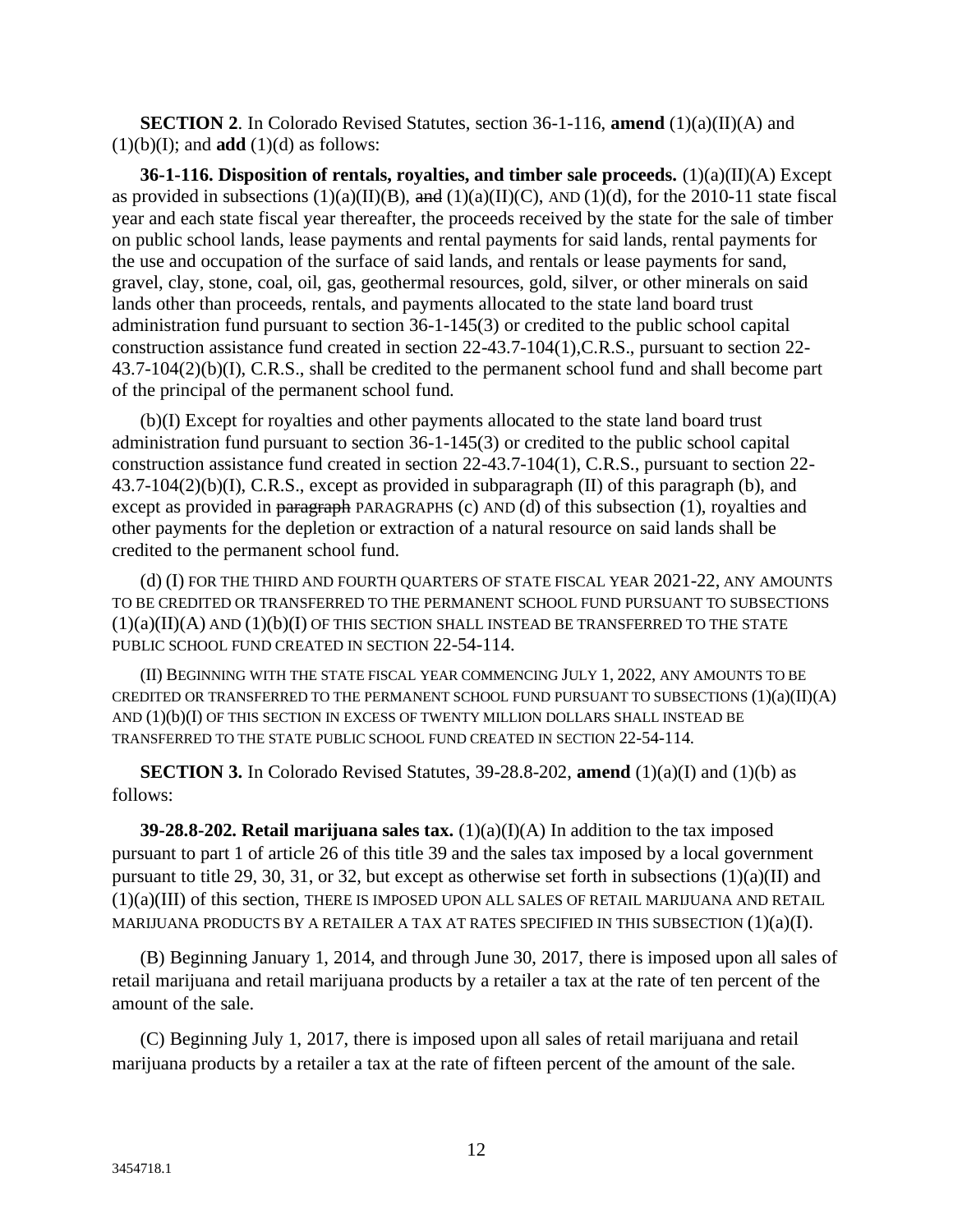(D) BEGINNING JANUARY 1, 2022, THERE IS IMPOSED UPON ALL SALES OF RETAIL MARIJUANA AND RETAIL MARIJUANA PRODUCTS BY A RETAILER, IN ADDITION TO THE FIFTEEN PERCENT TAX IMPOSED BY SUBSECTION  $(1)(a)(I)(C)$  OF THIS SECTION, A TAX OF THREE PERCENT OF THE AMOUNT OF THE SALE THROUGH DECEMBER 31, 2022, A TAX OF FOUR PERCENT OF THE AMOUNT OF THE SALE BEGINNING JANUARY 1, 2023 AND THROUGH DECEMBER 31, 2023, AND A TAX OF FIVE PERCENT OF THE AMOUNT OF THE SALE BEGINNING JANUARY 1, 2024.

(E) The tax imposed by this section is computed in accordance with schedules or forms prescribed by the executive director of the department; except that a retail marijuana store is not allowed to retain any portion of the retail marijuana sales tax collected pursuant to this part 2 to cover the expenses of collecting and remitting the tax. The executive director may promulgate rules to implement this section.

(b) The maximum tax rate that may be imposed pursuant to this section is fifteen percent PLUS THE APPLICABLE TAX RATE SPECIFIED IN SUBSECTION  $(1)(a)(I)(D)$  OF THIS SECTION. At any time on or after January 1, 2014 JANUARY 1, 2022, the general assembly may, by a bill enacted by the general assembly and that becomes law:

(I) Establish a tax rate to be imposed pursuant to this subsection  $(1)$  that is lower than fifteen percent of the sale of retail marijuana or retail marijuana products SUCH MAXIMUM TAX RATE; or

(II) After establishing a tax rate that is lower than fifteen percent pursuant to subparagraph (I) of this  $\frac{1}{100}$  paragraph (b) LOWERING THE TAX RATE PURSUANT TO SUBSECTION  $(1)(b)(I)$  OF THIS SECTION, increase the tax rate to be imposed pursuant to this subsection (1); except that, in no event shall the general assembly increase the tax rate above fifteen percent of the sale of retail marijuana or retail marijuana products THE MAXIMUM TAX RATE SPECIFIED IN THIS SUBSECTION (1)(b). Notwithstanding any other provision of law, an increase in the tax rate pursuant to this subparagraph (II) shall not require voter approval subsequent to the voter approval required pursuant to part 4 of this article.

**SECTION 4.** In Colorado Revised Statutes, 39-28.8-203, **amend** (1)(a)(I) and (1)(b)(I.5) introductory portion and **add** (1)(c) as follows:

**39-28.8-203. Disposition of collections – definitions.** (1) The proceeds of all money collected from the retail marijuana sales tax are initially credited to the old age pension fund created in section 1 of article XXIV of the state constitution in accordance with paragraphs (a) and (f) of section 2 of article XXIV of the state constitution and thereafter are transferred to the general fund in accordance with section 7 of article XXIV of the state constitution. For each fiscal year in which a tax is collected pursuant to this part 2, an amount shall be appropriated or distributed from the general fund as follows:

(a)(I) Before July 1, 2017, an amount equal to fifteen percent of the gross retail marijuana sales tax revenue collected by the department is apportioned to local governments. On and after July 1, 2017, an amount equal to ten percent of the gross retail marijuana sales tax revenue collected by the department, EXCLUDING REVENUE ATTRIBUTABLE TO THE ADDITIONAL TAX IMPOSED BY SECTION 39-28.8-202(1)(a)(I)(D), is apportioned to local governments. The city or town share is apportioned according to the percentage that retail marijuana sales tax revenue collected by the department within the boundaries of the city or town bear to the total retail